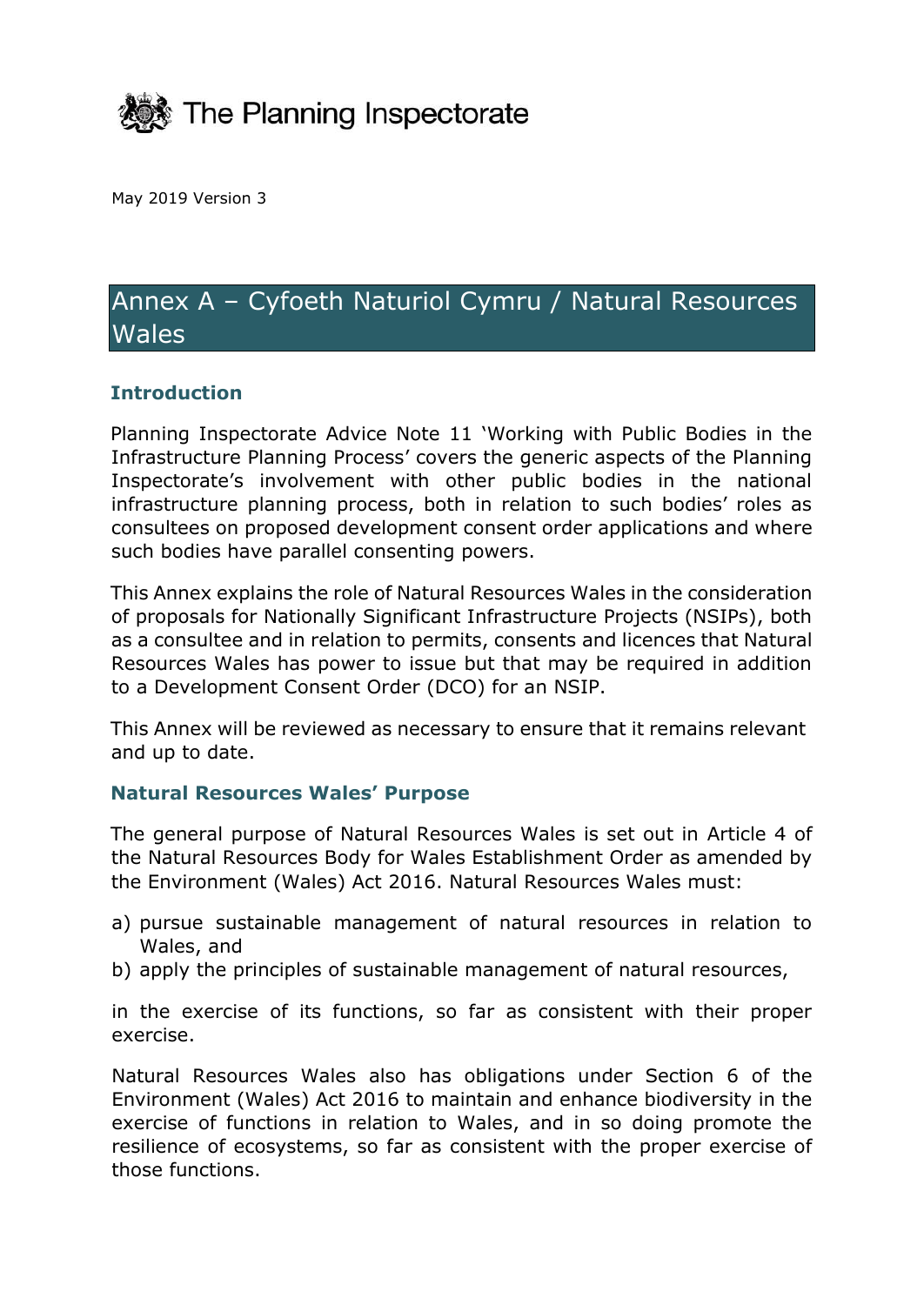The Well-being of Future Generations Act (Wales) 2015 also sets out five ways of working needed for public bodies (including Natural Resources Wales) to achieve the seven well-being goals, in accordance with the sustainable development principle.

## **Sources of Information**

Information on the open access data that Natural Resources Wales holds, including restrictions on its use, can be found on Natural Resources Wales website:

[https://naturalresources.wales/evidence-and-data/access-our](https://naturalresources.wales/evidence-and-data/access-our-data/?lang=en)[data/?lang=en](https://naturalresources.wales/evidence-and-data/access-our-data/?lang=en).

Natural Resources Wales is also subject to the provisions of the Environmental Information Regulations 2004, the Data Protection Act 2018, the General Data Protection Regulation 2018 and the Freedom of Information Act 2000.

# **Role of Natural Resources Wales under the Planning Act 2008**

The role of Natural Resources Wales in the NSIP process derives from the Planning Act (2008) (as amended) and secondary legislation made under that Act. Natural Resources Wales is both:

- a prescribed consultee; and
- a consenting / licensing authority;

Natural Resources Wales is also a statutory party in respect of the examination of applications and has other roles of relevance which are described later, for example as a landowner.

These roles are considered in turn below.

# **1. Prescribed Consultee**

The Infrastructure Planning (Applications: Prescribed Forms and Procedure) Regulations 2009<sup>1</sup> (as amended) require that Natural Resources Wales is consulted on any prospective NSIP applications within the geographical extent of Wales or otherwise likely to affect land in Wales.

Natural Resources Wales, like all prescribed consultees, has an important role to play in the pre-application process. Natural Resources Wales encourages applicants to begin pre-application discussions prior to

<sup>&</sup>lt;sup>1</sup> SI 2009/2264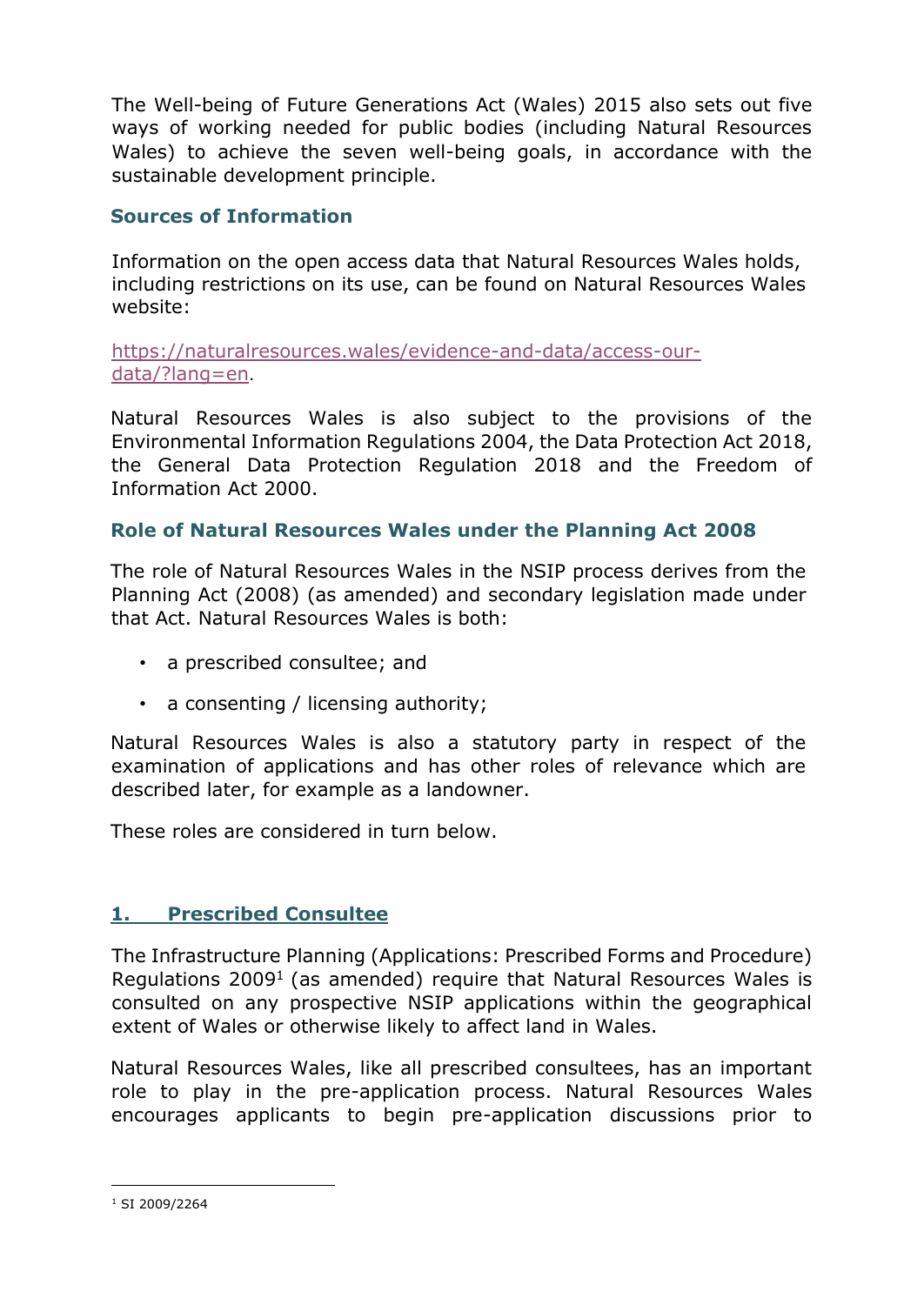submitting a scoping request to the Planning Inspectorate by making use of Natural Resources Wales' Discretionary Advice Service (DAS):

[https://naturalresources.wales/guidance-and-advice/business](https://naturalresources.wales/guidance-and-advice/business-sectors/planning-and-development/advice-for-developers/our-service-to-developers/?lang=en)[sectors/planning-and-development/advice-for-developers/our-service-to](https://naturalresources.wales/guidance-and-advice/business-sectors/planning-and-development/advice-for-developers/our-service-to-developers/?lang=en)[developers/?lang=en.](https://naturalresources.wales/guidance-and-advice/business-sectors/planning-and-development/advice-for-developers/our-service-to-developers/?lang=en)

There is no obligation on applicants to use this service, it is offered as an option to allow access to more detailed advice at an early stage of the NSIP process. Early consultation with Natural Resources Wales is important because it helps ensure clear understanding of the environmental issues involved in respect of the NSIP at the outset. It enables applicants to give consideration to the environmental effects of an NSIP, consider any consequential changes in design or layout or approach as the project details evolve and ensure that all relevant assessments are undertaken.

The applicant has a statutory duty to have regard to any consultation responses it receives under sections 42, 47 and 48 of the 2008 Act.

Table 1 below sets out the service Natural Resources Wales can offer during pre-application stage of NSIPs.

## **Table 1: The service offered by Natural Resources Wales in preapplication**

#### Pre application – Preliminary Opinion

Natural Resources Wales offers a free preliminary opinion for NSIPs, as part of which Natural Resources Wales will aim to provide:

- An indicative view of the constraints identified in Natural Resources Wales' consultation topics list that may be affected by a scheme and its associated development (if applicable);
- A high-level outline of the assessments that may be required to support the NSIP application.

Details of how to access this service and limitations to the advice that is provided at this stage can be found in section 4 of the Natural Resources Wales 'Guide to pre-application service for development planning'. This can be found on Natural Resources Wales' website:

[https://naturalresources.wales/media/682371/guide-to-pre-app](https://naturalresources.wales/media/682371/guide-to-pre-app-service-final-english.pdf)[service-final-english.pdf.](https://naturalresources.wales/media/682371/guide-to-pre-app-service-final-english.pdf)

This service is provided on a once per scheme basis. Any advice provided should also be considered alongside the guidance that is available on Natural Resources Wales' website: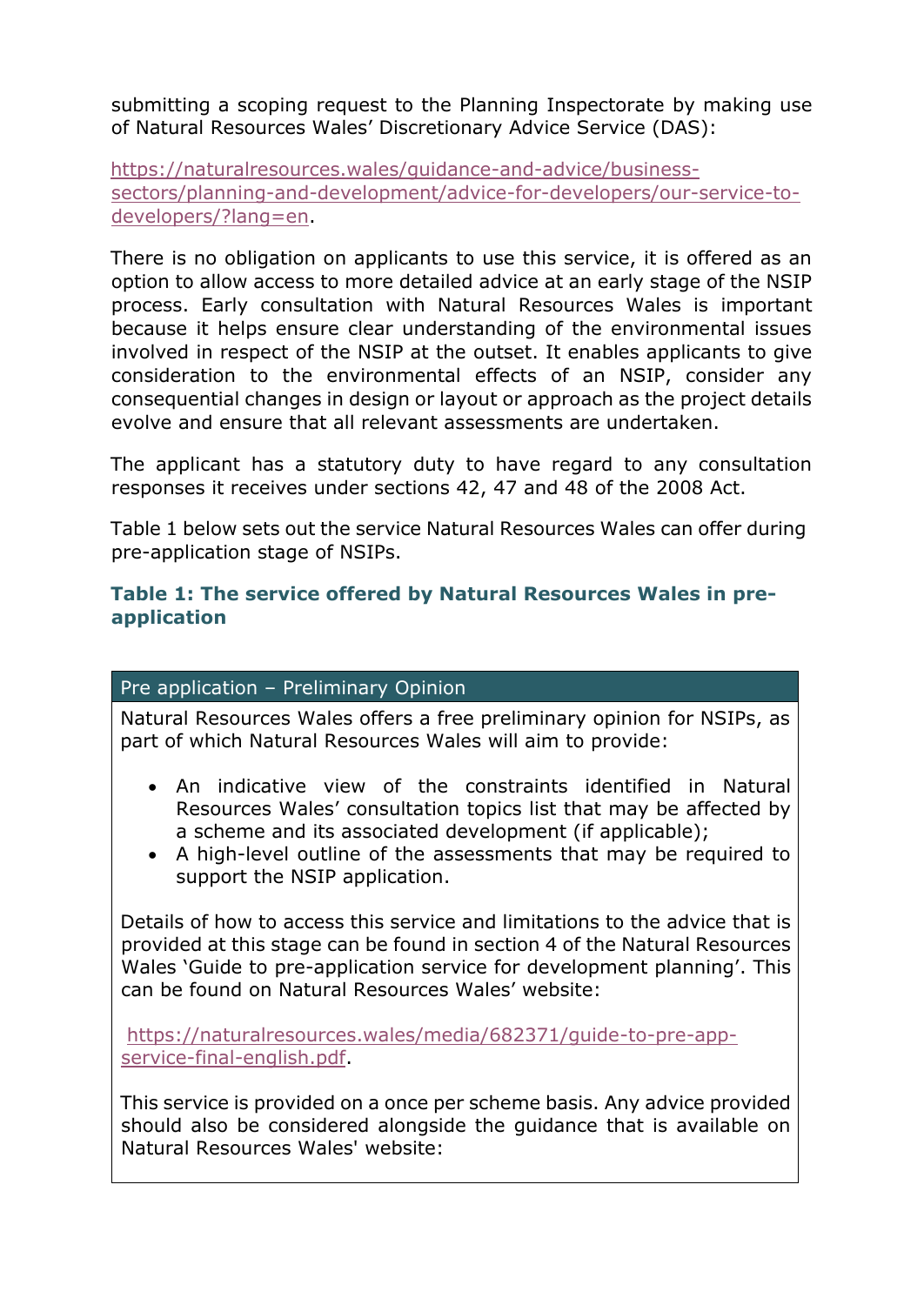[https://naturalresources.wales/guidance-and-advice/business](https://naturalresources.wales/guidance-and-advice/business-sectors/planning-and-development/advice-for-developers/nationally-significant-infrastructure-projects/?lang=en)[sectors/planning-and-development/advice-for-developers/nationally](https://naturalresources.wales/guidance-and-advice/business-sectors/planning-and-development/advice-for-developers/nationally-significant-infrastructure-projects/?lang=en)[significant-infrastructure-projects/?lang=en](https://naturalresources.wales/guidance-and-advice/business-sectors/planning-and-development/advice-for-developers/nationally-significant-infrastructure-projects/?lang=en)

Natural Resources Wales will not seek to duplicate this guidance in its advice to you at this stage. Also, there are sources of information Natural Resources Wales holds that may assist applicants during preparation of application documents.

This can be found at:

[https://naturalresources.wales/guidance-and-advice/business](https://naturalresources.wales/guidance-and-advice/business-sectors/planning-and-development/our-role-in-planning-and-development/our-role-in-planning-and-development/?lang=en)[sectors/planning-and-development/our-role-in-planning-and](https://naturalresources.wales/guidance-and-advice/business-sectors/planning-and-development/our-role-in-planning-and-development/our-role-in-planning-and-development/?lang=en)[development/our-role-in-planning-and-development/?lang=en](https://naturalresources.wales/guidance-and-advice/business-sectors/planning-and-development/our-role-in-planning-and-development/our-role-in-planning-and-development/?lang=en)

This contains details of where to check the environmental constraints relevant to a DCO application.

#### Pre application – Discretionary Advice Service (DAS)

If advice is required from Natural Resources Wales in addition to that which is provided as part of the preliminary opinion, or that which is provided as part of our statutory duties, applicants can request this through Natural Resources Wales' DAS. Natural Resources Wales charge a fee for the use of this service.

The DAS is set up for advice in relation to NSIPs including advice on Environmental Impact Assessments, Habitats Regulations Assessments and species surveys. See section 5 of the Natural Resources Wales 'Guide to pre-application service for development planning' for further information on our fees and what can be provided as part of our service:

[https://naturalresources.wales/media/682371/guide-to-pre-app](https://naturalresources.wales/media/682371/guide-to-pre-app-service-final-english.pdf)[service-final-english.pdf.](https://naturalresources.wales/media/682371/guide-to-pre-app-service-final-english.pdf)

#### Pre application – Section 42

Advice that Natural Resources Wales provide during a Section 42 (Planning Act 2008) consultation is provided free of charge under Natural Resources Wales' statutory duties and responsibilities in the development planning system.

At the statutory pre-application (section 42) stage Natural Resources Wales would expect to see enough detail to enable a meaningful consultation and for Natural Resources Wales to provide a comprehensive response which can in turn better inform the design of the proposed development in going forward. Wherever possible information should include the draft or shadow assessments to meet the requirements of the Conservation of Habitats and Species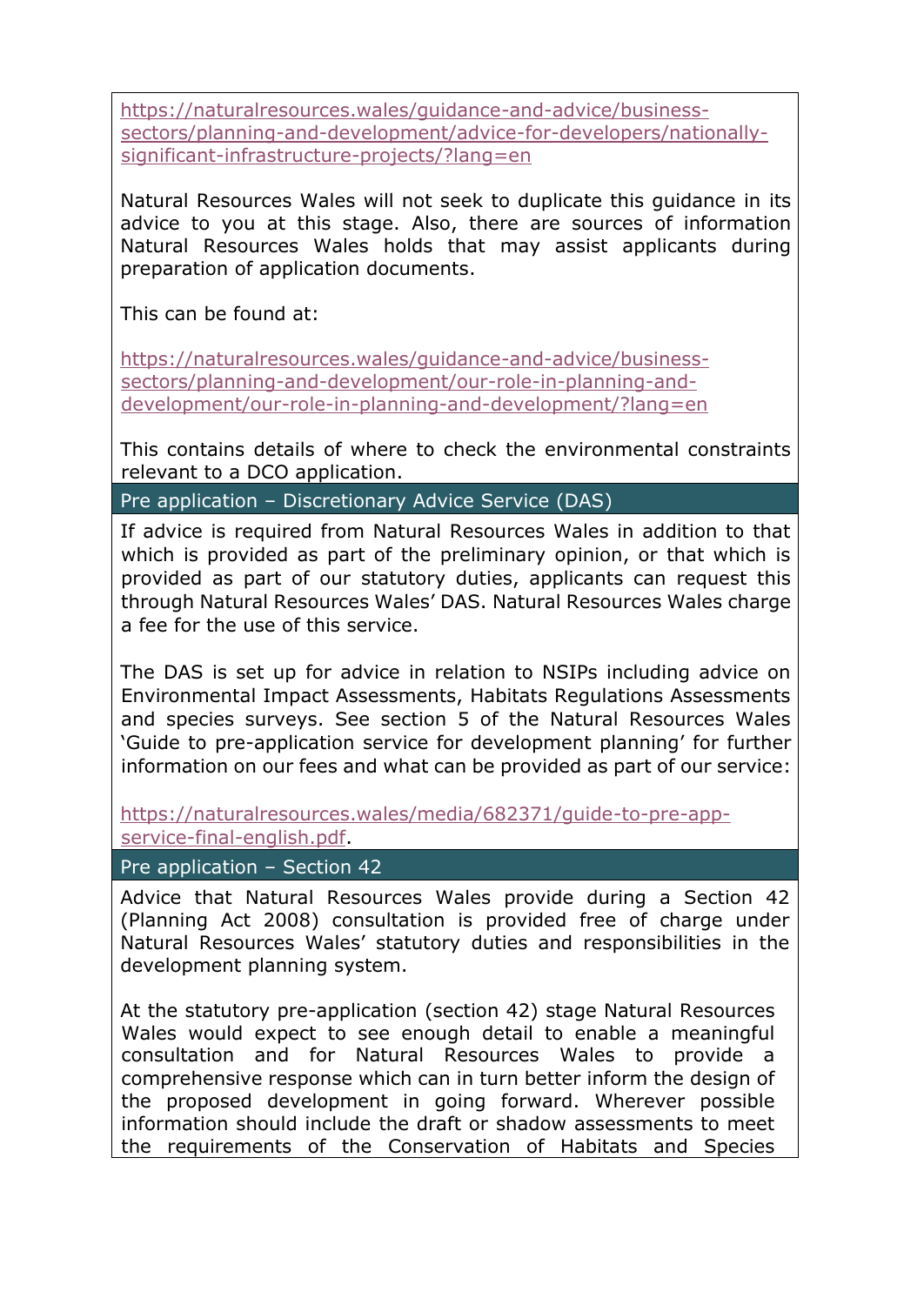Regulations  $2017^2$  (the Habitats Regulations) and the 'worst case' scenario parameters and details of proposed mitigation and compensation measures as applicable.

#### Pre application – Prior to submission

Applicants are strongly advised to develop Statements of Common Ground with us during the pre-application process and for these to be agreed prior to the start of the Examination stage. The key to achieving this is that issues highlighted by Natural Resources Wales early in preapplication discussions are addressed by the applicant as comprehensively as possible and systematically captured in the application documents. A clear audit trail should be maintained as this is essential to help with the drafting of Statements of Common Ground.

**We strongly encourage applicants to consider the timely submission of planning applications, applications for authorisations, licences and consents so that any issues arising can be considered at the same time as the DCO submission. For this purpose, applicants should refer to the attached table of authorisations, licences and consents that Natural Resources Wales are responsible for:**

[https://cdn.naturalresources.wales/media/681698/eng-nrw-consents](https://cdn.naturalresources.wales/media/681698/eng-nrw-consents-table.pdf?mode=pad&rnd=131503860680000000)[table.pdf?mode=pad&rnd=131503860680000000](https://cdn.naturalresources.wales/media/681698/eng-nrw-consents-table.pdf?mode=pad&rnd=131503860680000000)

## **Natural Resources Wales as a Consultation Body under [the](http://www.legislation.gov.uk/uksi/2009/2263/contents/made)  [Infrastructure Planning \(Environmental Impact Assessment\)](http://www.legislation.gov.uk/uksi/2009/2263/contents/made)  [Regulations 2017](http://www.legislation.gov.uk/uksi/2009/2263/contents/made)**

Natural Resources Wales is a consultation body under t[he Infrastructure](http://www.legislation.gov.uk/uksi/2009/2263/contents/made)  [Planning \(Environmental Impact Assessment\) Regulations 2017](http://www.legislation.gov.uk/uksi/2009/2263/contents/made)<sup>3</sup> (the EIA Regulations).

## **Natural Resources Wales as a Consultation Body under the Habitats Regulations**

Natural Resources Wales is the 'appropriate nature conservation body' as defined by the Habitats Regulations in relation to Wales.

Where Development Consent Order (DCO) applications have implications for 'European sites<sup>'4</sup> in Wales and its waters, the Secretary of State as 'competent authority' under the Regulations must consult Natural Resources Wales as the appropriate nature conservation body and have regard to any representations made by it. Natural Resources Wales should also be consulted regarding the assessment of projects located outside

<sup>&</sup>lt;sup>2</sup> [SI 2017/1012](http://www.legislation.gov.uk/uksi/2017/1012/introduction/made)

 $3 \overline{SI 2017/572}$ 

<sup>4</sup> See Planning Inspectorate Advice Note 10 as to the meaning of 'European site' in this context.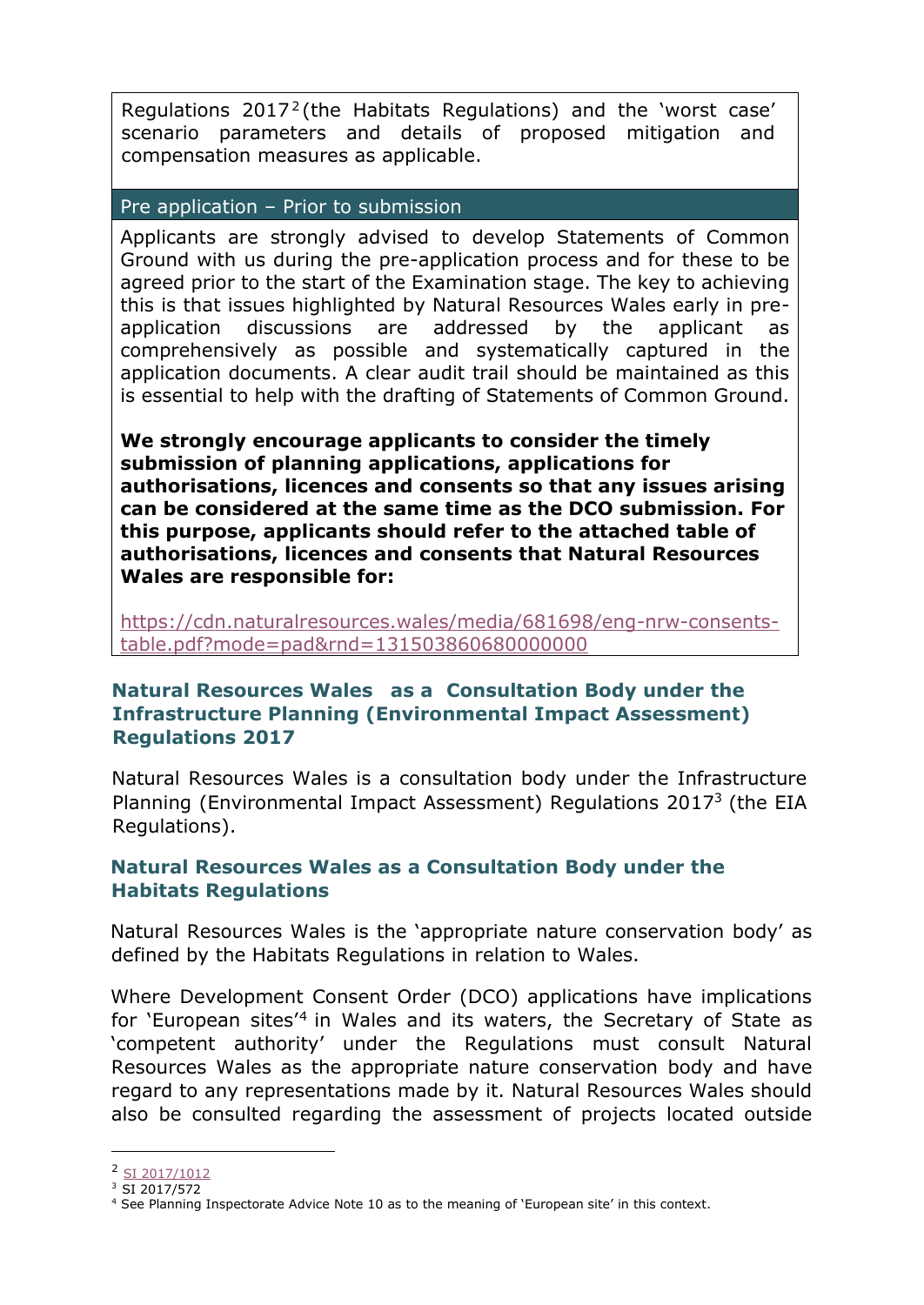Wales but which may have potential significant effects for European Sites wholly or partially within Wales.

# **Geographical Extent of Natural Resources Wales as Prescribed Consultee**

Natural Resources Wales role as a prescribed consultee is dependent on the context and will respond to consultation as follows:

- Proposals in the terrestrial area of Wales, including cross border impacts from developments outside Wales;
- Proposals that have the potential to have impacts on the marine area within 12 nautical miles of the Welsh coastline. Natural Resources Wales will also advise on the effects of any development outside Welsh or offshore waters that would, if built, be sited in England/English and/or Ireland/Irish waters but would affect natural beauty and/or natural heritage and the environment of Wales. Natural Resources Wales now determines Marine Licences on behalf of Welsh Government and Natural Resources Wales' Permitting Service should also be consulted about any proposals that may require a marine licence;
- Under the Offshore Marine Habitats and Species Regulations 2017, the Joint Nature Conservation Committee (JNCC) acts as the Statutory Nature Conservation Body for matters beyond 12 nautical miles. Natural Resources Wales may also be consulted for nature conservation advice on proposals beyond 12 nautical miles where these have the potential to affect natural beauty and/or natural heritage and environment inside 12 nm and Natural Resources Wales will coordinate with JNCC wherever that is appropriate.
- There may also be circumstances where, dependent on the nature and location of the proposal, Natural Resources Wales will have a joint duty with Natural England and/or the Environment Agency, primarily in respect of cross-border European sites including both the Dee and Severn Estuaries, the River Dee and the River Wye.

# **2. Consenting / Licensing Authority**

Section 150 of the Planning Act 2008 enables a DCO to include provision the effect of which is to remove a requirement for some consents to be separately granted, but only if the relevant consenting body permits this ("prescribed consents"). The Infrastructure Planning (Interested Parties and Miscellaneous Prescribed Provisions) Regulations 2015<sup>5</sup> give effect to this section. Part 1 of Schedule 2 sets out consents that are prescribed in both England and Wales; Part 2 of Schedule 2 identifies additional consents

<sup>5</sup> SI 2015/462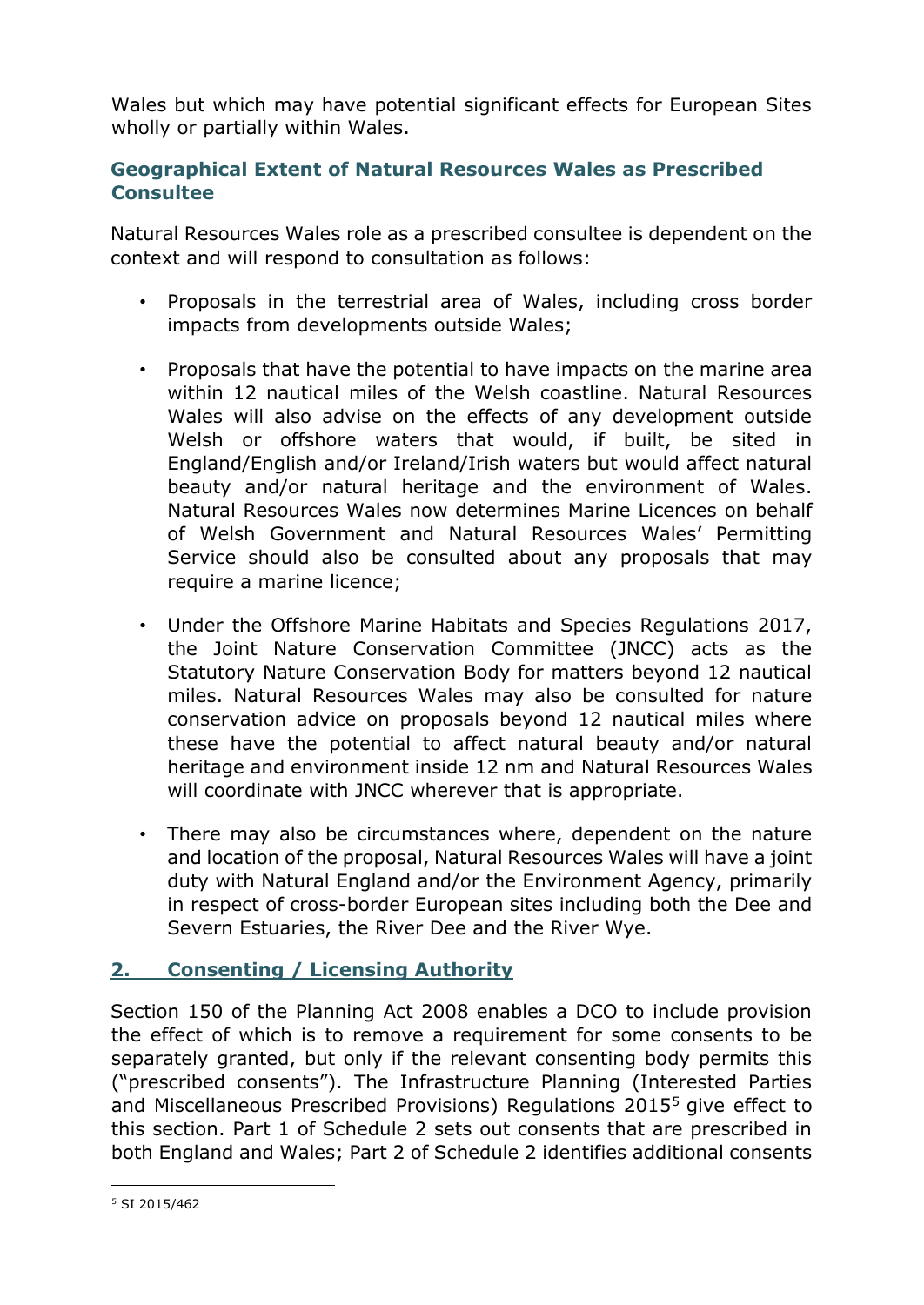that are only prescribed in Wales. Unless a particular consent is prescribed in Part 1 or Part 2, a DCO may remove the need for that consent to be granted by the authorising body.

If Natural Resources Wales does not agree to the inclusion of a prescribed consent in a DCO, a separate application for that consent must be submitted to Natural Resources Wales.

## **Marine Licences**

Natural Resources Wales determines Marine Licences for licensable activities seaward of the mean high-water spring tide mark out to the median line. Section 149A of the Planning Act 2008 (which enables a DCO to include provision deeming a marine licence) does not apply to projects that are in Welsh territorial waters (Mean High Water Springs to 12 nautical miles).

A Marine Licence is required under Part 4 of the Marine and Coastal Access Act 2009, before carrying out any 'licensable marine activity' in Welsh waters. Section 66 of the Marine and Coastal Access Act 2009 lists the licensable activities (subject to certain exceptions and exemptions). An application for a licence must be made to Natural Resources Wales.

When assessing a Marine Licence application, Natural Resources Wales must have regard to matters set out in sections 69(1), 69(2) and 69(3) of the 2009 Act. Natural Resources Wales must also take full account of additional legislative requirements including:

- Marine Works (Environmental Impact Assessment) Regulations 2007 (as amended);
- Conservation of Habitats and Species Regulations 2017; and
- Water Framework Directive.

Applicants should work closely with Natural Resources Wales prior to submitting their Marine Licence application.

Applicants are encouraged to co-ordinate submission of their applications for a Marine Licence as closely as possible with submission of the DCO application so that the applications can be considered in parallel with consistent information.

Enforcement functions under Part 4 of the 2009 Act have not been delegated to Natural Resources Wales and remain with Welsh Government.

More information about marine licensing in Wales can be found: [https://naturalresourceswales.gov.uk/permits-and-permissions/marine](https://naturalresourceswales.gov.uk/permits-and-permissions/marine-licensing/?lang=en)[licensing/?lang=en](https://naturalresourceswales.gov.uk/permits-and-permissions/marine-licensing/?lang=en)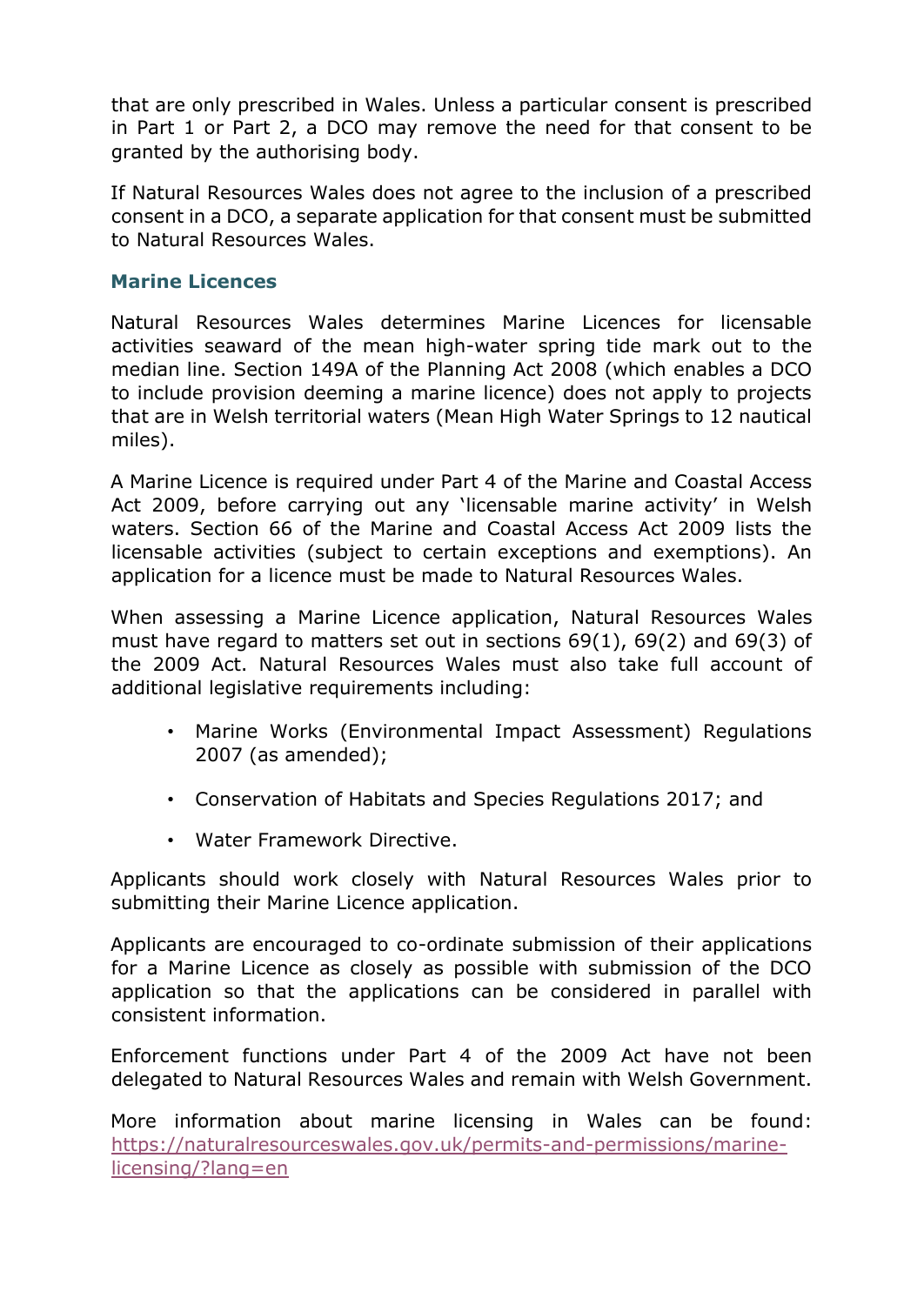## **Environmental Permitting**

The consolidated Environmental Permitting Regulations 2016 <sup>6</sup> (EPR 16) require operators of certain facilities, which could harm the environment or human health, to obtain permits from Natural Resources Wales. Guidance on how to apply for and comply with an environmental permit, can be found at:

[https://naturalresources.wales/permits-and-permissions/environmental](https://naturalresources.wales/permits-and-permissions/environmental-permits/?lang=en)[permits/?lang=en.](https://naturalresources.wales/permits-and-permissions/environmental-permits/?lang=en)

It is the responsibility of applicants to identify whether an environmental permit is required, in addition to a DCO, before works granted by a Development Consent Order can be constructed or operated. Operating without an environmental permit or in contravention of conditions attached to an environmental permit where one is required is an offence.

Applicants are encouraged to co-ordinate the timing of their environmental permit applications with their DCO application to facilitate timely decisionmaking.

The Examining Authority's report to the Secretary of State on the DCO application will need to advise the Secretary of State on the prospects of an environmental permit being issued for the project in the form for which DCO authorisation is being sought.

Early engagement with Natural Resources Wales on environmental permitting matters will assist in identifying complex permitting issues and minimise the risk to the implementation of the proposed project. Early consultation should help to avoid conditions under permitting conflicting with the works authorised by the DCO (e.g. a power station stack of greater height than that authorised by the DCO could be required).

## **Natural Resources Wales as Competent Authority under the Habitats Regulations**

Natural Resources Wales is also the competent authority under the Habitats Regulations wherever it is responsible for issuing a permit, consent or licence separately from the DCO. It will consult internally as part of the process of determining applications for permits, consents or licences.

# **Licensing of European Protected Species under the Habitats Regulations**

The Habitats Regulations and Conservation of Offshore Marine Habitats and Species Regulations 2017<sup>7</sup> transpose the EU Habitats Directive into UK law,

<sup>6</sup> SI 2016/1154

<sup>7</sup> SI No.2017/1013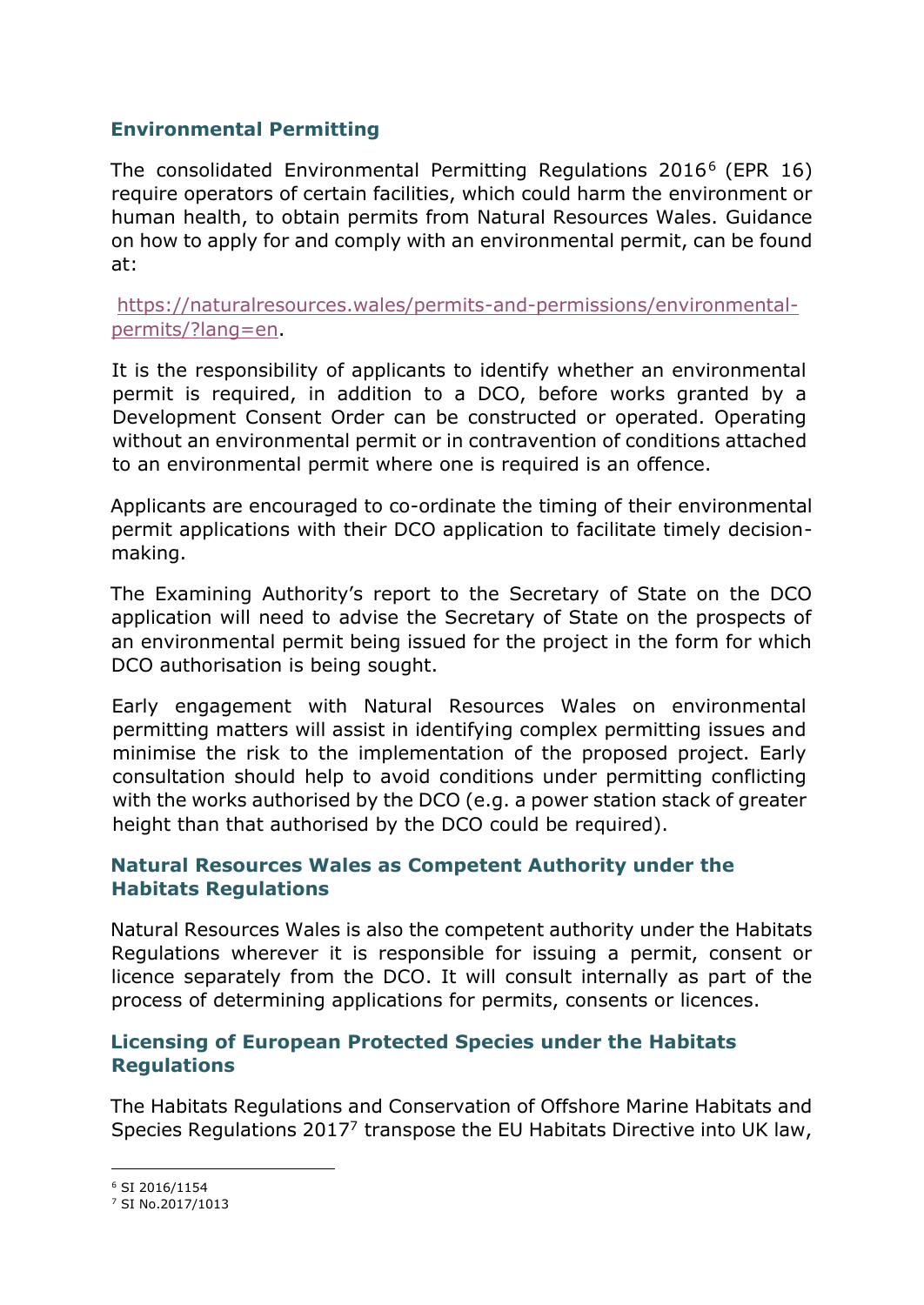and include protection for a number of plants and animals, which are referred to as European Protected Species (EPS). These include all bat species, otters, dormouse, whales, dolphins, porpoises, turtles, fen orchid and early gentian. Full details can be obtained from:

[https://naturalresources.wales/guidance-and-advice/environmental](https://naturalresources.wales/guidance-and-advice/environmental-topics/wildlife-and-biodiversity/european-protected-species/?lang=en)[topics/wildlife-and-biodiversity/european-protected-species/?lang=en.](https://naturalresources.wales/guidance-and-advice/environmental-topics/wildlife-and-biodiversity/european-protected-species/?lang=en)

The Regulations prohibit the deliberate capture, injury, killing or disturbance of any EPS. Developments likely to disturb, injure or kill these species will require an EPS licence from Natural Resources Wales (for offshore proposals beyond the median line, DEFRA are the EPS licencing body), which will be subject to certain criteria, including that there is no satisfactory alternative, and that there is no likely detriment to the favourable conservation status (FCS) of the species in its natural range.

Where proposals are likely to affect EPS the environmental statement (ES) should include comprehensive details of the mitigation measures that will be put in place to avoid, reduce or compensate the impacts to ensure that the FCS of the population(s) concerned is maintained in its natural range.

# **3. Other Roles of Natural Resources Wales**

# **SSSI Notifications**

In relation to applications where there may be significant impacts upon Sites of Special Scientific Interest (SSSIs). Natural Resources Wales has duties under the Wildlife and Countryside Act 1981 (as amended) (W&C Act).

Under Section 28I of the W&C Act, the Secretary of State or Minister must notify Natural Resources Wales before authorising operations likely to damage the special interest features of a SSSI. If Natural Resources Wales notifies the Secretary of State or Minister to allow 28 days prior to issuing a decision, the Secretary of State or Minister must allow 28 days to have elapsed before deciding whether to grant consent and the Secretary of State must take into account any advice received from Natural Resources Wales, including advice on attaching conditions to the consent.

Natural Resources Wales can give specific advice on the effects of a proposal on the special interest features of any affected SSSIs when all the relevant information is provided by the applicant. It can also provide advice on any surveys that may be necessary and on any other related requirements. Applicants should discuss mitigation measures for the protection of the SSSI with Natural Resources Wales prior to the application being submitted to the Planning Inspectorate. Mitigation measures should be secured through appropriately worded DCO requirements that have been agreed with Natural Resources Wales.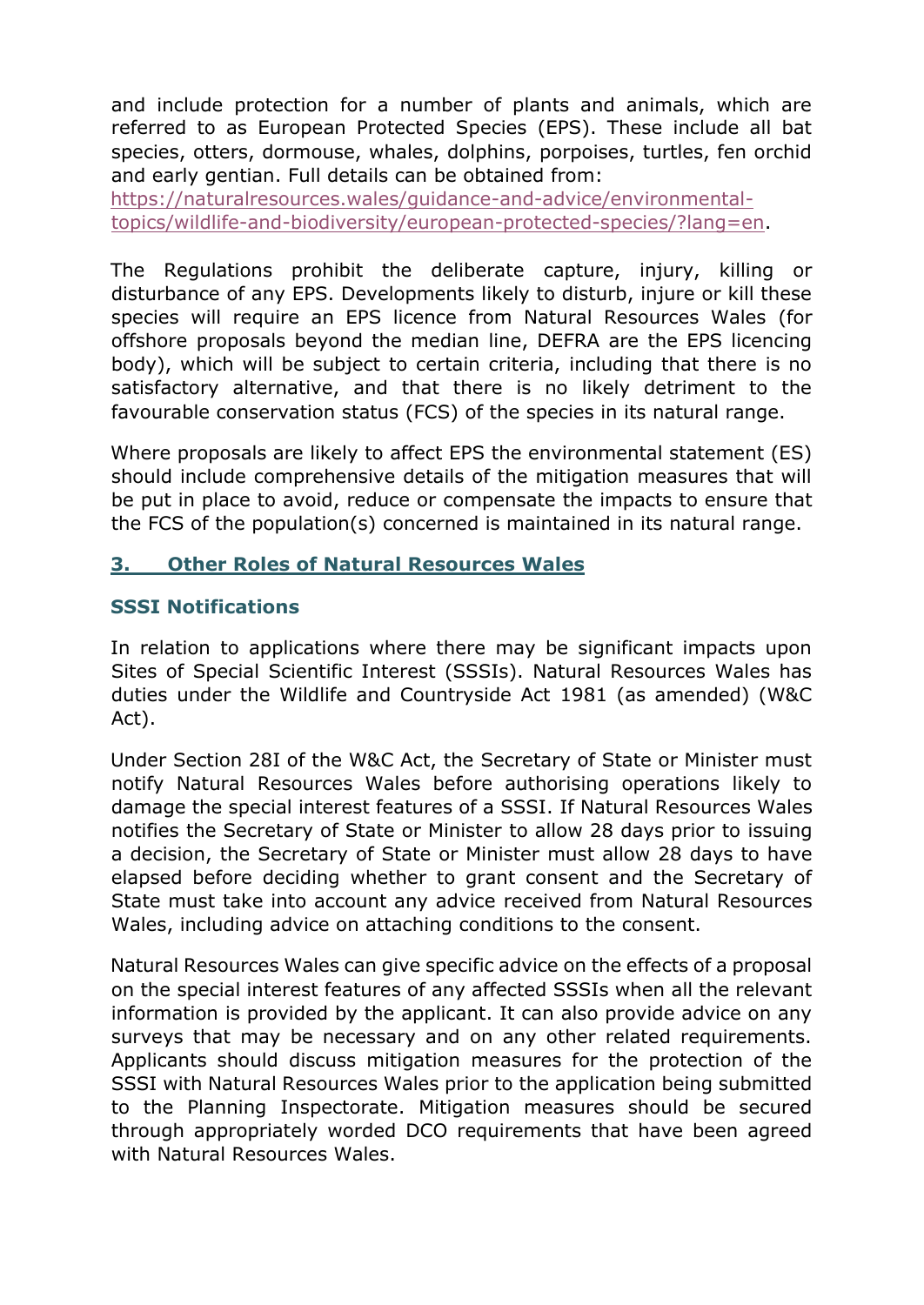#### **Water Framework Directive**

In Wales, the Water Environment (Water Framework Directive) (England and Wales) Regulations 2017 (the Regulations) implement (in part) the Water Framework Directive (WFD). The WFD implications should be considered at the pre-application stage of the DCO. Responsibilities are shared between the applicant, Natural Resources Wales (an appropriate agency under the Regulations) and the National Assembly for Wales (the appropriate authority). Natural Resources Wales must, in the exercise of its relevant functions, ensure compliance with the WFD environmental objectives. The applicant should provide an assessment to the Examining Authority about the potential impacts of the proposed activity against the environmental objectives Natural Resources Wales will review the submitted assessment and provide its advice to the Examining Authority.

A proposed development may only proceed if the criteria under Article 4(7) are satisfied. This requires the applicant to submit information to support the assessment under Article 4(7). Natural Resources Wales may review the applicant's submission and will advise the Examining Authority on the basis of the information available, if the criteria for a derogation under Article 4(7) (other than matters relating to human health or safety), have been met. Natural Resources Wales may provide additional information where applicable to enable the Examining authority to determine whether the Art4(7) criteria have been satisfied.

#### **Managed Estate and Land Manager /Owner Role**

Natural Resources Wales is a landowner and the former assets of the Countryside Council for Wales, Environment Agency Wales and Forestry Commission Wales (except the Welsh Government's Woodland Estate) rest with Natural Resources Wales.

Natural Resources Wales also manages National Nature Reserves and areas for biodiversity which include extensive recreation areas. Natural Resources Wales also manages flood defences. If a DCO application has any such land included in a DCO application boundary, then Natural Resources Wales will need to be notified, as a land owner, and notice served on Natural Resources Wales as part of the DCO application. This should be done prior to the DCO application being submitted and at least 28 days allowed from the date of the notice to allow Natural Resources Wales to respond.

#### **Development on the Welsh Government Woodland Estate**

The Welsh Government woodland estate is around 126,000 hectares and amounts to about 40% of the total woodland area in Wales. Natural Resources Wales manages this estate (rather than owns) on behalf of the Welsh Government. It is managed for multiple purposes (including commercial timber, nature conservation, recreation, renewable energy